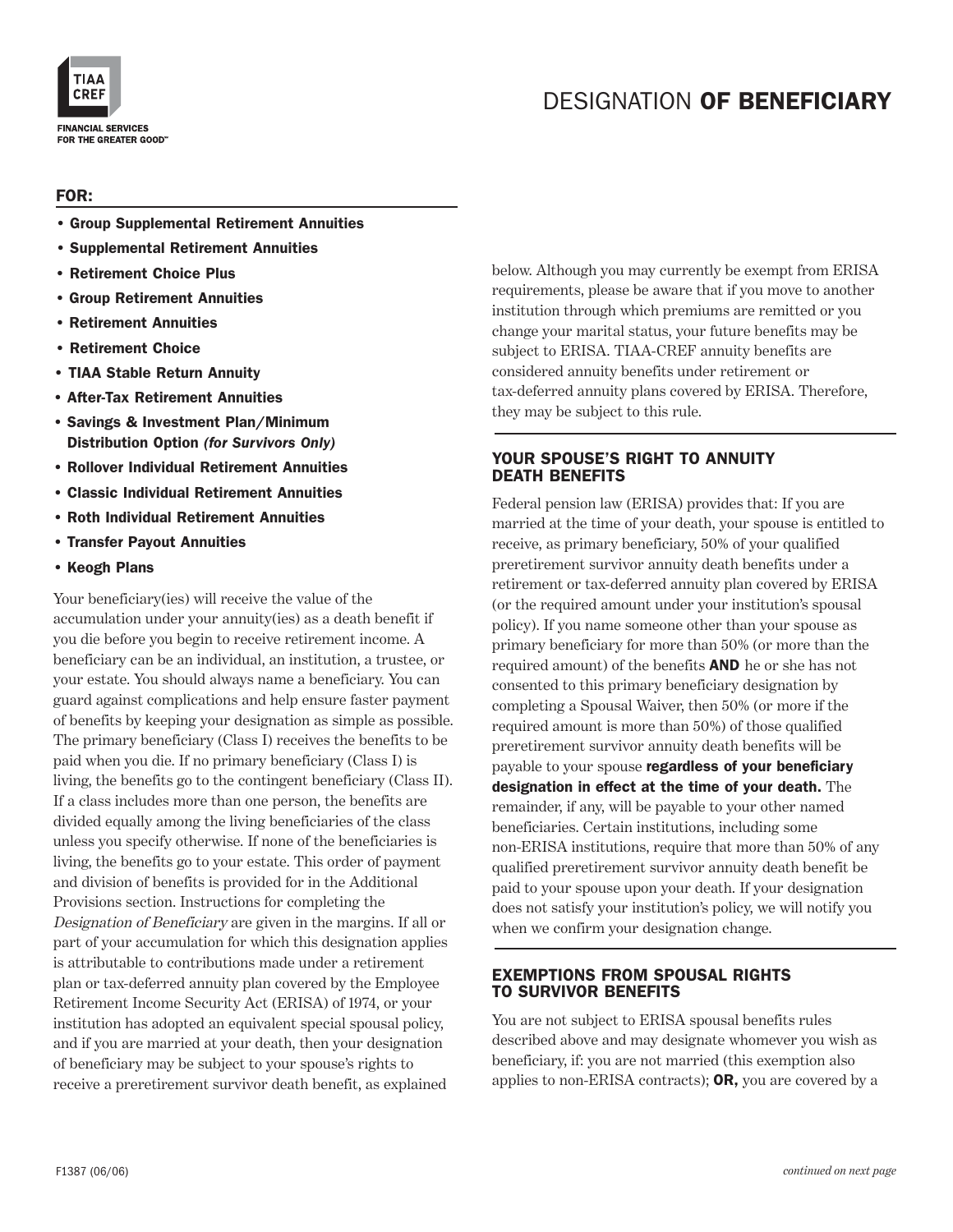retirement or tax-deferred annuity plan provided by a publicly supported institution (state colleges or universities are generally not included, though some state and other governmental plans have similar provisions) or certain churches; OR, your accumulations for which this designation applies are attributable to self-remitted, after-tax contributions, or solely to contributions made under a retirement plan or tax-deferred annuity plan prior to the August 23, 1984 effective date of the Retirement Equity Act, which amended ERISA to provide these spousal rights.

### HOW TO WAIVE A PRERETIREMENT SURVIVOR DEATH BENEFIT

If you are married and want more than 50% of your benefits (or the required amount, if greater) to go to someone other than your spouse, you must be able to claim an exemption as explained above or have your spouse authorize the designation by completing the Spousal Waiver form. This

form must be signed by your spouse, and either notarized or verified by your plan representative. Under federal law, if you are under 35, you cannot complete a Spousal Waiver unless your plan provides otherwise. Even if your plan does allow you to complete a Spousal Waiver, you must complete another Spousal Waiver once you reach age 35. We will notify you at that time.

## ONLINE BENEFICIARY CHANGES

Some beneficiary changes can be entered online. To view or change your beneficiary designation online, please visit our Web Center at **www.tiaa-cref.org** and log in to "Secure Access."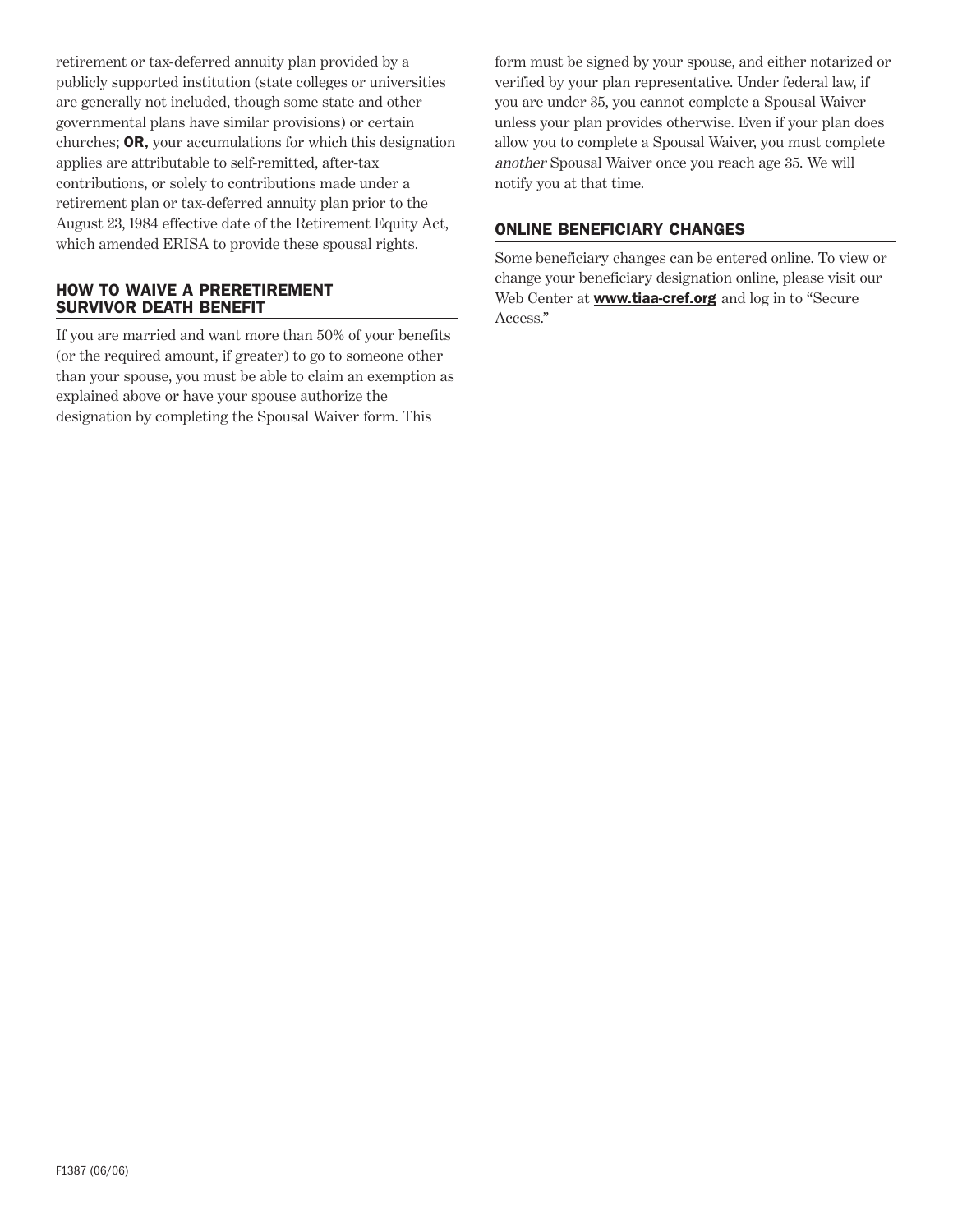

P.O. Box 1268 Charlotte, NC 28201-1268

## ADDITIONAL PROVISIONS

Note: For institution-owned annuities, "You" and "Your" refer to the employee.

### **EFFECTIVENESS**

This Designation of Beneficiary is effective for each annuity listed by number or by definition of all annuities as stated in the Annuities section. If the beneficiary designations are satisfactory by TIAA-CREF's standards and the designations are accepted by TIAA-CREF, the designations will be effective from the date the form was signed by the participant, but subject to any payment made or other action taken by TIAA-CREF before such acceptance.

### ORDER OF PAYMENT AND DIVISION OF BENEFITS

(a) Unless otherwise provided: Payment at your death is to be made to a beneficiary if he or she is then living and if there is no beneficiary in a prior class living. If a class of beneficiaries contains more than one person, the benefits due the beneficiaries in such class at your death are to be apportioned in equal proportions to the then-living beneficiaries in the class.

(b) If otherwise provided: Payment at your death is to be made to a beneficiary if he or she is then living and if there is no beneficiary in a prior class living. If a class of beneficiaries contains more than one person, the benefits due the beneficiaries in such class at your death are to be apportioned in accordance with the proportions stated. If a beneficiary predeceases you, the proportion of the benefits that would have otherwise been apportioned to such deceased beneficiary shall instead be apportioned to the other beneficiaries who survive you. Unless otherwise provided, the portion of such deceased beneficiary's proportion of the benefits that shall be payable to each such surviving beneficiary shall be determined by dividing the deceased beneficiary's fraction of the total benefits by the sum of the fractions of the total benefits that all beneficiaries in the class who survive you are designated to receive.

(c) Payment to children of a deceased child/Payment to children of a deceased beneficiary By choosing one of these provisions, you may elect for TIAA-CREF to pay benefits to the children of a deceased child of yours (your grandchildren) or the children of any deceased beneficiary. You may add one of these provisions to your primary beneficiary designations, your contingent beneficiary designations, or both. If you do not select one of these provisions, the deceased beneficiary's benefits are reallocated among the surviving beneficiaries of a class, i.e., the surviving primary or contingent beneficiaries. The following examples illustrate how these provisions work.

### Provision: "Payment to the children of a deceased child of mine" provision applied to your contingent beneficiaries.

Example: You name your spouse as primary beneficiary, and name your son and daughter as equal contingent beneficiaries. Your son and daughter each have two children. Your spouse and son both predecease you. Since your primary beneficiary is not alive, the benefits would be payable to your contingent beneficiaries. Upon your death, your daughter would receive 50% of the benefits and the 50% that would have been paid to your son would instead be split equally between his two children.

### Provision: "Payment to the children of a deceased beneficiary" provision applied to your primary beneficiary.

Example: A friend, your sole primary beneficiary, predeceases you. He has three children. You name your brother and sister as contingent beneficiaries. Upon your death, the benefits that would have been paid to your friend would instead be split among his three children. Benefits pass to your brother and sister as contingent beneficiaries, only if your friend and all his children predecease you.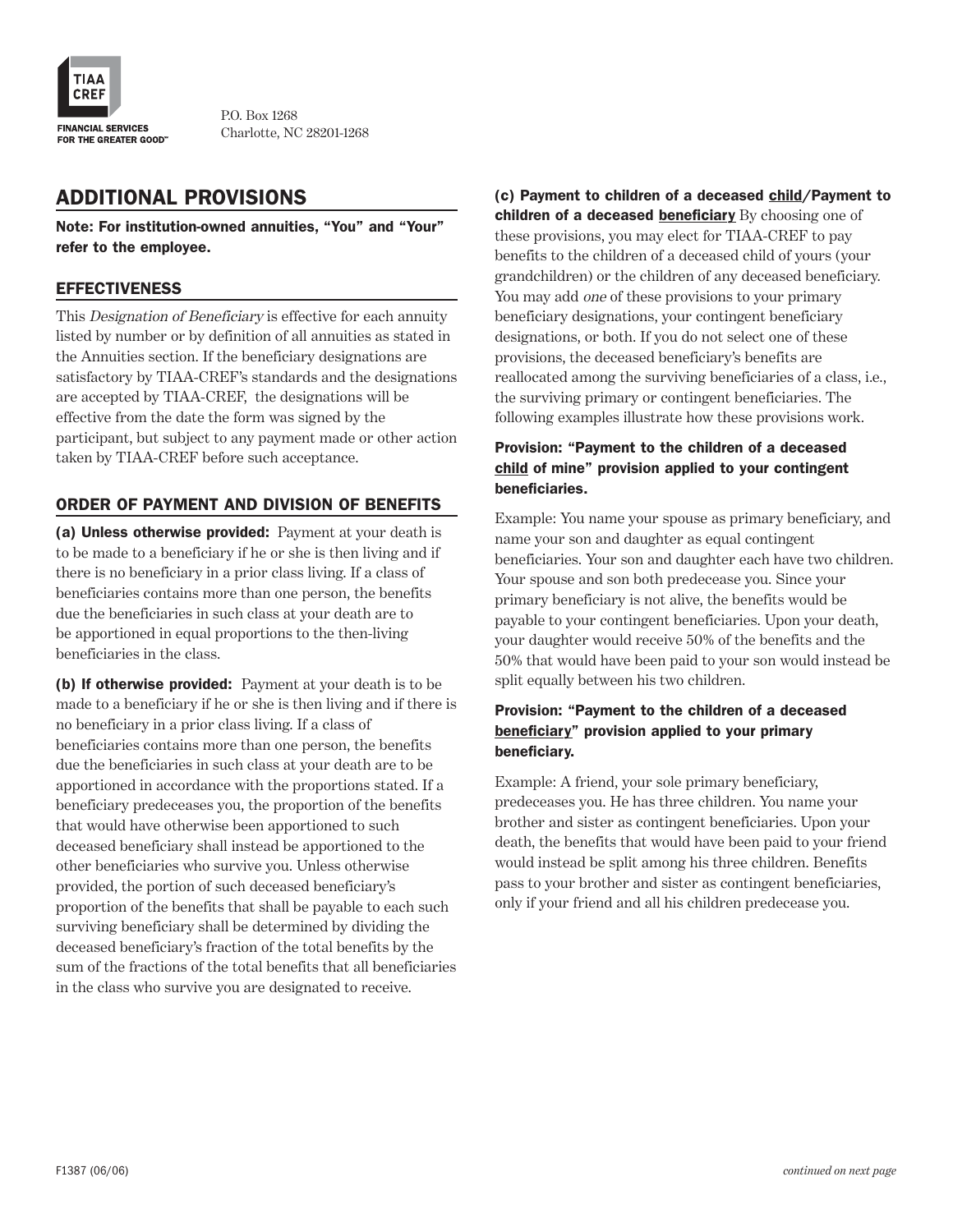

P.O. Box 1268 Charlotte, NC 28201-1268

### Provision: "Payment to the children of a deceased child of mine" provision applied to your primary beneficiaries.

Example: You name your son, daughter and wife as primary beneficiaries. Your wife has two children from a former marriage. Your wife predeceases you. Upon your death, your wife's 1/3 share would be split equally between the surviving beneficiaries – your two children. In addition, they each would be entitled to another 1/3 of the benefits. If either your son or daughter predeceases you, their children – your grandchildren – would be eligible for benefits. If you had selected the "Payment to the children of a deceased beneficiary" provision, then your wife's 1/3 sharewould have been split between her surviving children.

(d) If all beneficiaries predecease you, all interest in the benefits will be payable to your estate, i.e., your duly appointed executor(s) or administrator(s).

(e) Payment at your death will be subject to your spouse's rights, if any, to receive a preretirement survivor death benefit.

### LUMP-SUM PAYMENT OF BENEFITS

TIAA and CREF reserve the right to pay in a lump sum the benefits (a) if at the time of payment, a beneficiary is a corporation, association, partnership, executor, or administrator; (b) unless otherwise provided, if any periodic payment to be made to any beneficiary is less than the equivalent of \$25 per month, or \$10 per month if such amount is specified in the contract; or (c) if any beneficiary's share to be applied under a method of settlement is less than \$5,000, or \$1,000 if such amount is specified in the annuity.

### IF A TESTAMENTARY OR AN INTER VIVOS TRUST IS DESIGNATED AS BENEFICIARY

(a) TIAA-CREF shall not be obliged to inquire into the terms of any will or of any trust affecting the annuity or its death benefits and shall not be charged with knowledge of terms thereof. (b) If benefits become payable to a testamentary

trustee and (i) the will is not presented for probate within 90 days following the date of your death; or (ii) the will has been presented for probate within the aforesaid 90 days and noqualified trustee makes claim for the benefits within nine months after your death; or (iii) if evidence is furnished and is satisfactory to TIAA-CREF within such nine-month period that no trustee can qualify to receive the benefits, payment shall be made to the successor beneficiary(ies) if any such beneficiary(ies) is (are) designated and survive(s) you; otherwise to your estate. (c) If benefits become payable to an inter vivos trustee and (i) the trust agreement is not in effect; or (ii) no trustee can qualify to receive the benefits; or (iii) the qualified trustee is not willing to accept the benefits, payments shall be made to the successor beneficiary(ies), if any such beneficiary(ies) is (are) designated and survive(s) you; otherwise to your estate. (d) Payment to, and receipt by, said trustee, said successor beneficiary(ies) or said estate, as provided for in (b) or (c) above, shall fully discharge TIAA-CREF for all liability to the extent of such payment. TIAA-CREF shall have no obligations as to the application of funds so paid and shall, in all dealings with said trustee or with said executors or administrators, including but not limited to any consent, release or waiver of interest, be fully protected against the claims or demands of any other person(s).

### PLEASE MAIL THIS FORM TO:

### TIAA-CREF, PO Box 1268, Charlotte, NC 28201-1268.

Some beneficiary designations can be entered online. To view or change your beneficiary designation online, please visit our Web Center at **www.tiaa-cref.org** and log in to "Secure Access." If you have questions, call us at 800 842-2776, Monday to Friday from 8 a.m. to 10 p.m. and Saturday from 9 a.m. to 6 p.m. (ET).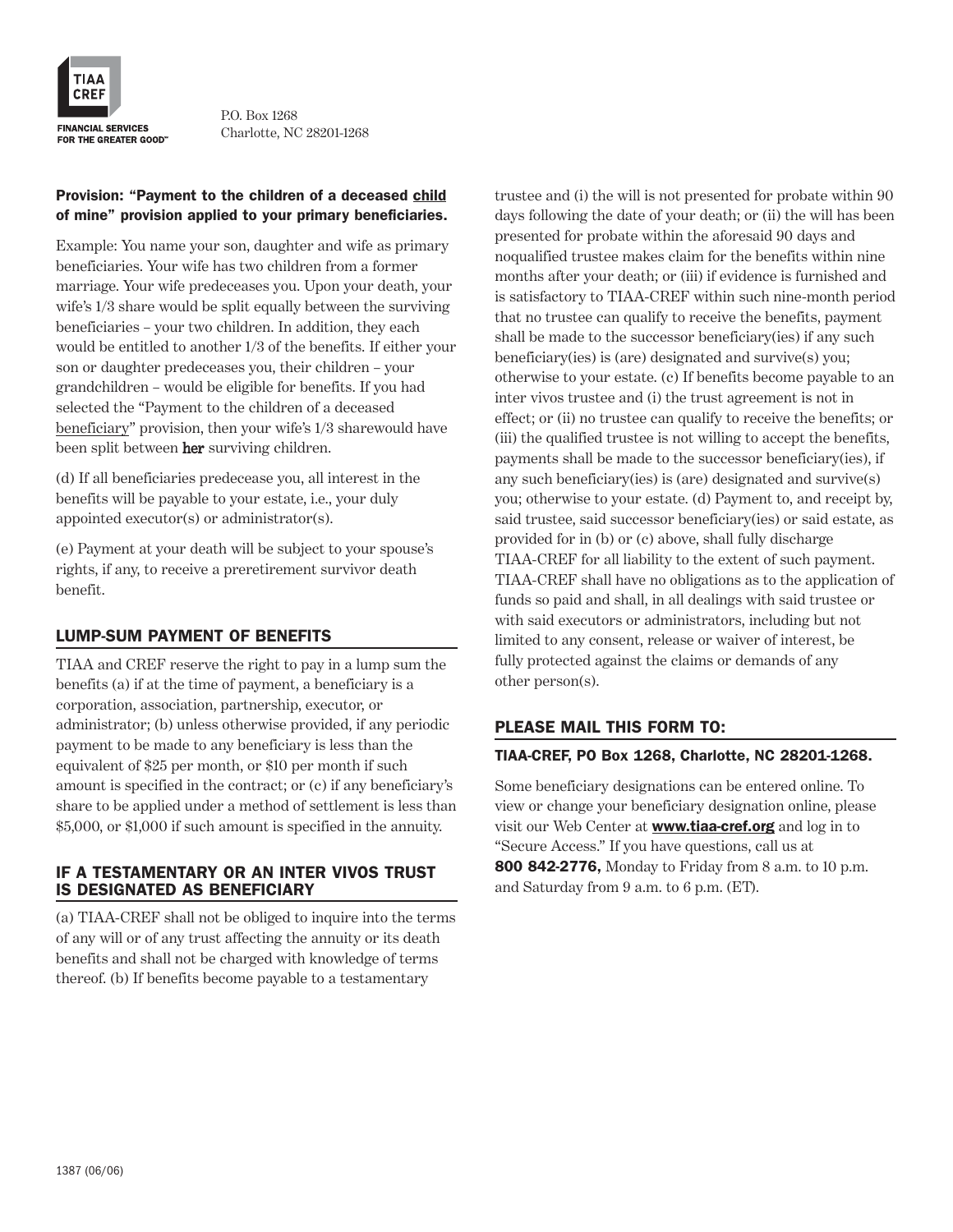

Charlotte, NC 28201-1268

## P.O. Box 1268<br>
DESIGNATION **OF BENEFICIARY**

PAGE 1 OF 7

Important: Please mail this form to: TIAA-CREF, PO Box 1268, Charlotte, NC 28201-1268. Some beneficiary designations can be entered online. To view or change your beneficiary designation online, please visitour Web Center at **www.tiaa-cref.org** and log in to "Secure Access." If you have questions, call us at 800 842-2776, Monday to Friday from 8 a.m. to 10 p.m. and Saturday from 9 a.m. to 6 p.m. (ET).

### YOUR PERSONAL **INFORMATION**

| This section only applies to you, not your beneficiary.<br>First and Middle Name or Initial | Last Name                  |                    |
|---------------------------------------------------------------------------------------------|----------------------------|--------------------|
| <b>Social Security Number</b>                                                               | Date of Birth (mm/dd/yyyy) |                    |
| Daytime Telephone Number                                                                    | Citizenship (if not U.S.)  | State of Residence |

### ANNUITY NUMBERS

**Check only one box.** Check the first box if you want the same beneficiary designation(s) for all your applicable TIAA-CREF annuities. Check the second box if you want the beneficiary designation applied to specific annuities. If you have additional annuities, attach a signed and dated page and indicate the Annuity Number(s). This section and form exclude payout annuities (except Transfer Payout Annuities) and life insurance products, e.g., the Teachers Personal Annuity. Please call us for these forms.



OR

**2A.** This designation applies to ALL the TIAA-CREF annuities I have that are referenced on the cover page of this form. (If you select this box, do not list any annuity numbers below.)

**2B.** This designation applies ONLY to my TIAA-CREF annuities indicated below. (Please use the space available to list the applicable TIAA and CREF numbers that correspond to the annuities listed on the cover page of this form.)

TIAA Annuity Numbers CREF Annuity Numbers

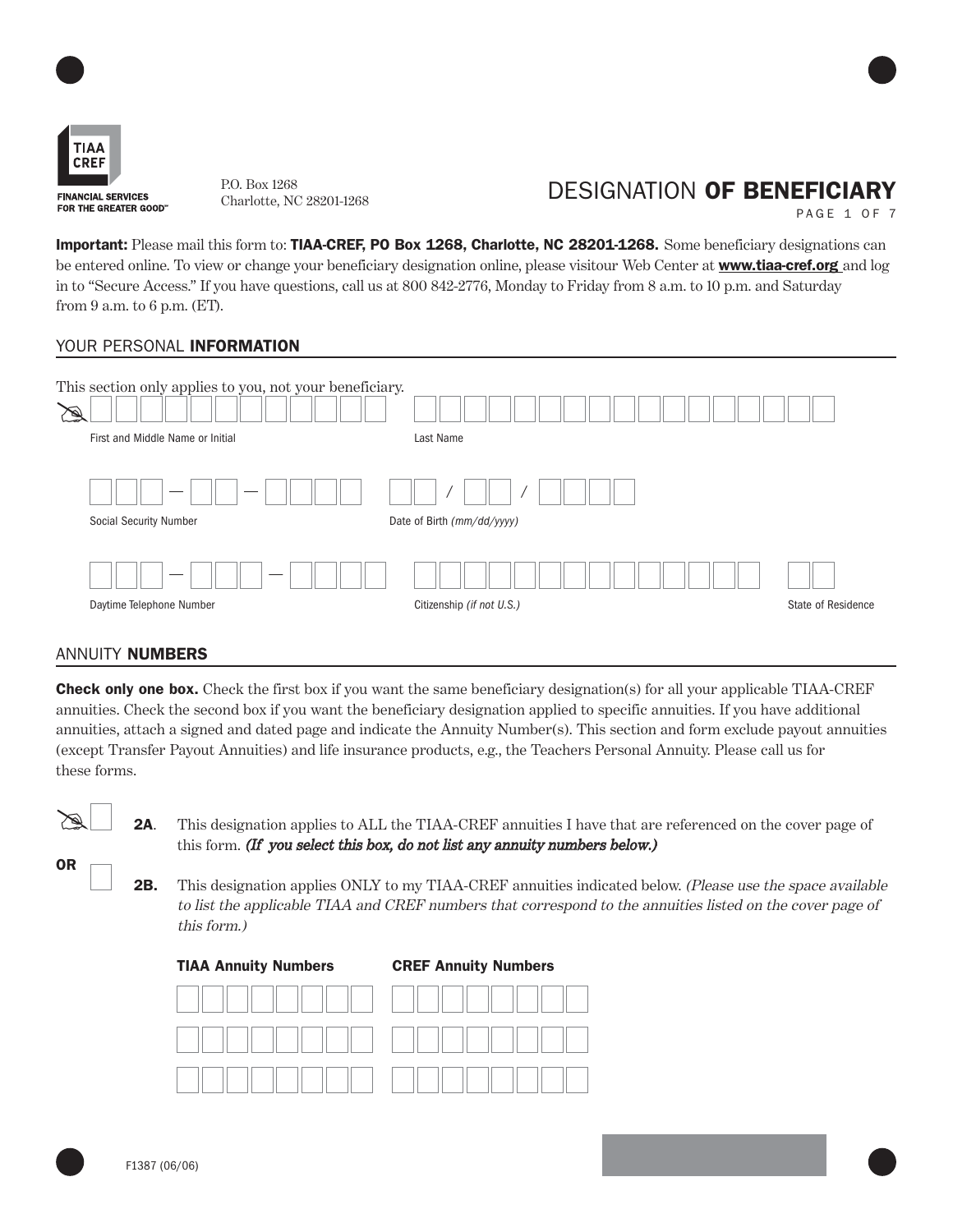

PAGE 2 OF 7

### YOUR PRIMARY BENEFICIARIES CLASS I

Tell us who should receive any payments due after you die. Unless you specify otherwise, equal percentages will be allocated to your beneficiaries. Total allocations to the beneficiaries of this class must equal 100%. Attach a signed and dated page to list additional beneficiaries.

| Name of Primary Beneficiary       |              | Percentage (optional)      |
|-----------------------------------|--------------|----------------------------|
| Social Security Number            | Relationship | Date of Birth (mm/dd/yyyy) |
| Additional information            |              |                            |
| 2.<br>Name of Primary Beneficiary |              | Percentage (optional)      |
| Social Security Number            | Relationship | Date of Birth (mm/dd/yyyy) |
| Additional information            |              |                            |
| 3.<br>Name of Primary Beneficiary |              | Percentage (optional)      |
| Social Security Number            | Relationship | Date of Birth (mm/dd/yyyy) |
|                                   |              |                            |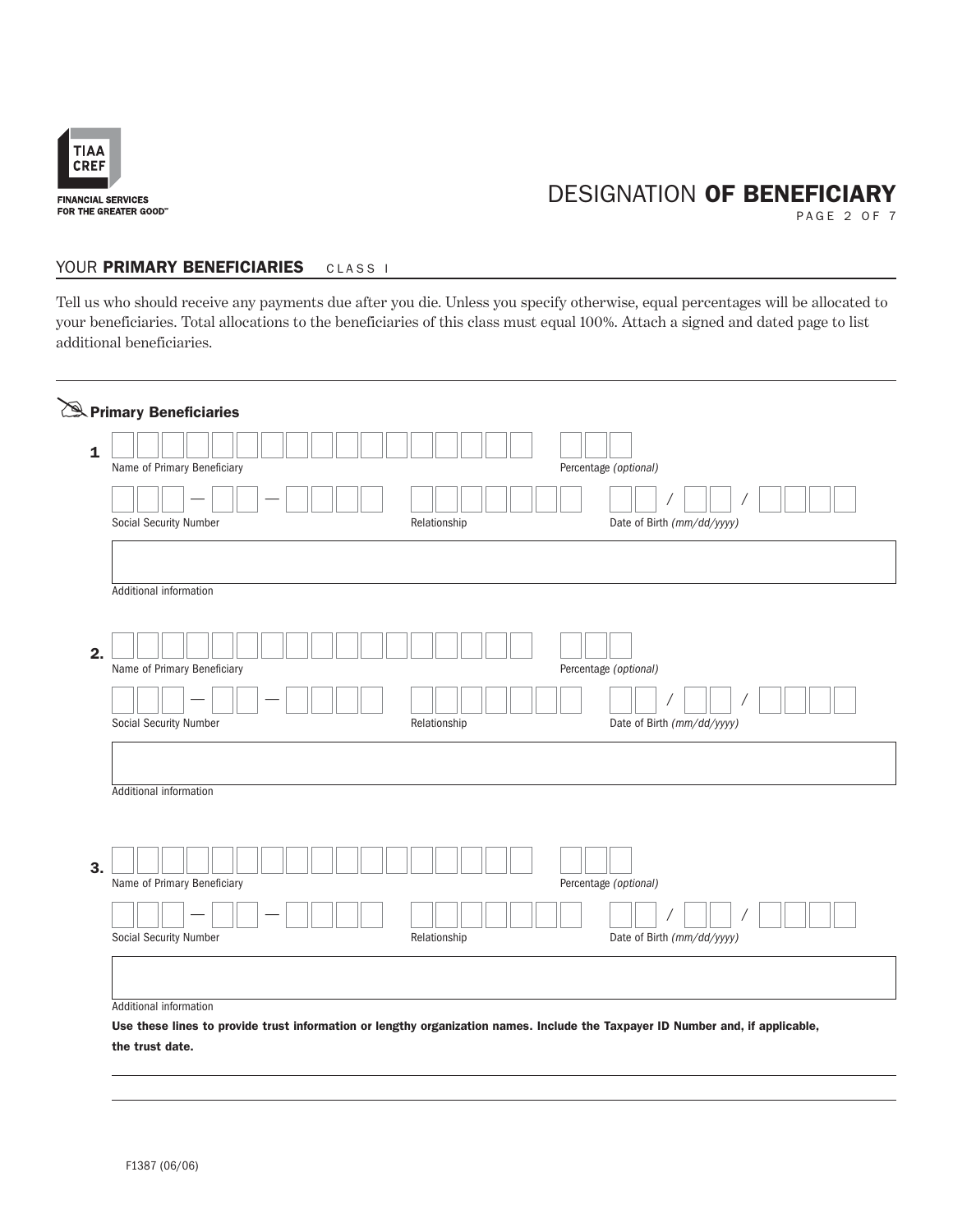

PAGE 3 OF 7

#### YOUR CONTINGENT BENEFICIARIES CLASS II

Tell us who should receive any payments due after you die. Unless you specify otherwise, equal percentages will be allocated to your beneficiaries. Total allocations to the beneficiaries of this class must equal 100%. Attach a signed and dated page to list additional beneficiaries.

| $\mathbf{1}$ | Name of Contingent Beneficiary |              | Percentage (optional)      |
|--------------|--------------------------------|--------------|----------------------------|
|              |                                |              |                            |
|              | Social Security Number         | Relationship | Date of Birth (mm/dd/yyyy) |
|              | Additional information         |              |                            |
|              |                                |              |                            |
| 2.           | Name of Contingent Beneficiary |              | Percentage (optional)      |
|              |                                |              |                            |
|              | Social Security Number         | Relationship | Date of Birth (mm/dd/yyyy) |
|              | Additional information         |              |                            |
|              |                                |              |                            |
| 3.           |                                |              |                            |
|              | Name of Contingent Beneficiary |              | Percentage (optional)      |
|              |                                |              |                            |
|              | Social Security Number         | Relationship | Date of Birth (mm/dd/yyyy) |
|              |                                |              |                            |
|              |                                |              |                            |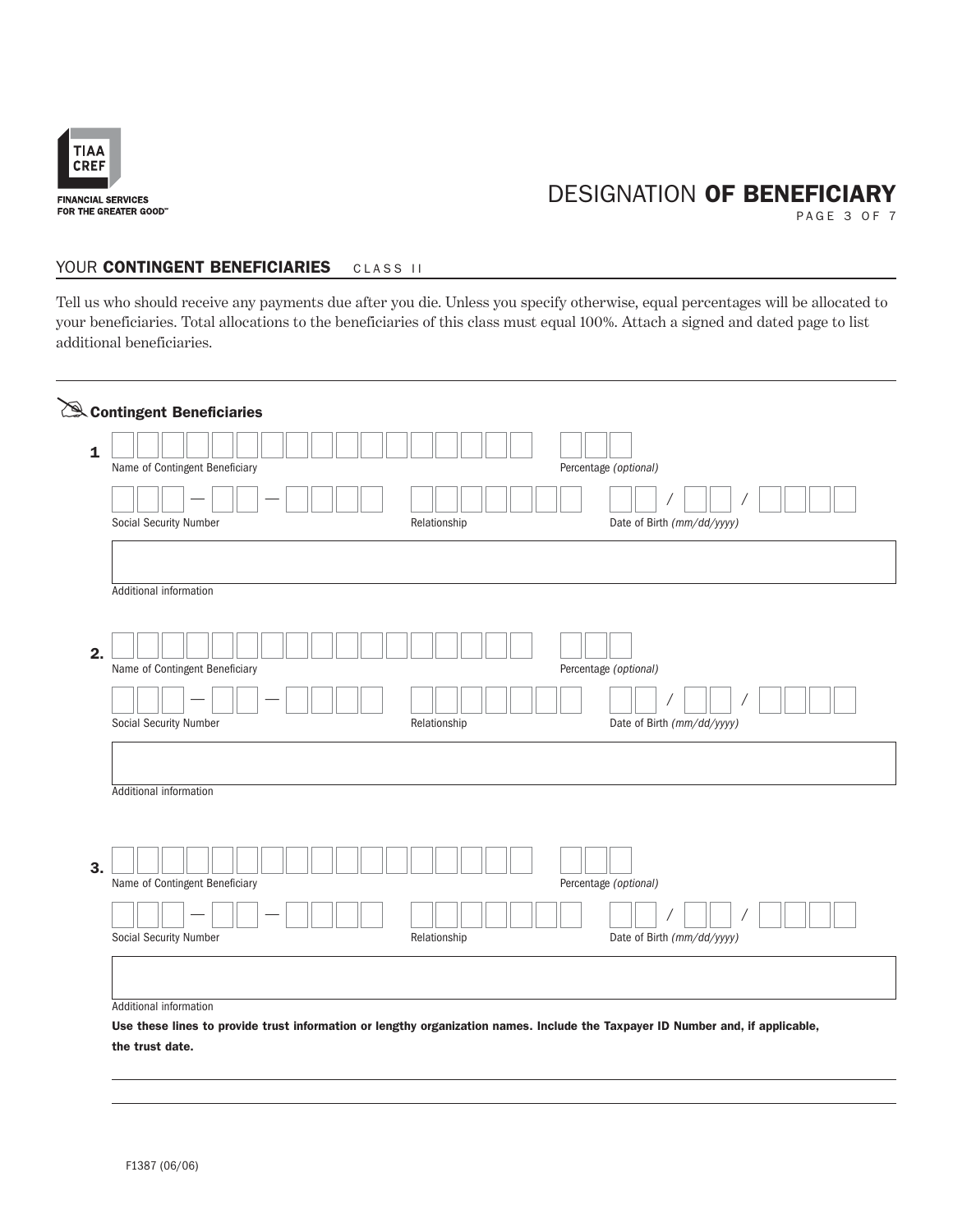

PAGE 4 OF 7

### PAYMENT TO CHILDREN OF A DECEASED CHILD/BENEFICIARY

If you want either of these to apply, **PLEASE COMPLETE EITHER SECTION A OR B.** However, do not complete section A unless you have named a child as a beneficiary. If you don't select a class of beneficiaries, we will apply this provision to your primary beneficiary(ies).

See the "Order of Payments" section on page 3 for more information.



The "Payment to the children of a deceased beneficiary" provision allows for a deceased beneficiary's share of the benefits to be paid to that beneficiary's children. (This provision applies to anyone you name as a beneficiary.) Or, you can limit the provision so that it applies only to your children by choosing the "Payment to the children of a deceased child of mine." See the Additional Provisions section for more information.

### A. Payment to children of a deceased child of mine

Apply this designation to my (you may check one or both boxes):



Primary beneficiary(ies) (Class I) Contingent beneficiary(ies) (Class II)

B. Payment to children of a deceased beneficiary of mine

Apply this designation to my (you may check one or both boxes):



Primary beneficiary(ies) (Class I) Contingent beneficiary(ies) (Class II)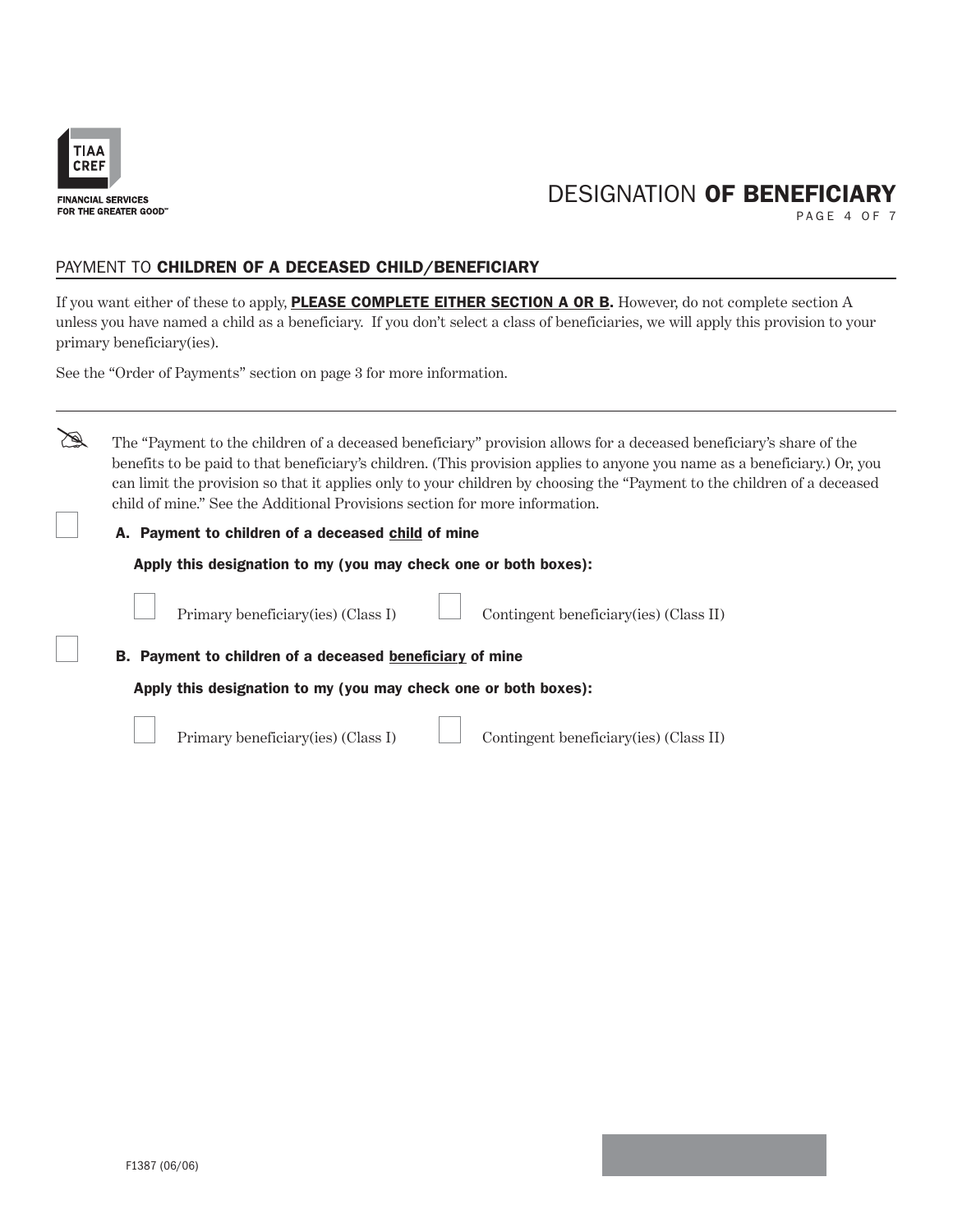

PAGE 5 OF 7

### YOUR AGREEMENT

Please sign and date.

I, the undersigned, agree that:

- All prior beneficiary designations and methods of payment requested for the annuities indicated on this Designation of Beneficiary will be revoked, and any benefits due by reason of my death will be payable to the beneficiary(ies) named on this form.
- I understand that this Designation of Beneficiary is subject to all of the terms and conditions of the annuities and the Additional Provisions section.
- I request that any provision that requires the annuities to be submitted for endorsement of this change be waived.
- I reserve the right to make further changes to my beneficiary designations. However, if I previously named an irrevocable beneficiary for any benefits, I will need to obtain a consent or release from the beneficiary before a change can be made.
- I understand that if I elect to have this designation apply to all my referenced annuity types, it will apply to those issued as of the date this form is accepted by TIAA-CREF.
- I understand that if any or all of my accumulation for which this designation applies is attributable to contributions under a retirement or tax-deferred annuity plan subject to the Employee Retirement Income Security Act (ERISA) of 1974, as amended, and I have been credited with an hour of service or paid leave under the plan after August 22, 1984, or as provided for by the terms of my non-ERISA-governed retirement plan, then my right to exclude naming my spouse as a primary beneficiary for at least 50% of these death benefits (or the required amount, if greater) is subject to my spouse's consent.

| Your Signature            |
|---------------------------|
|                           |
| Today's Date (mm/dd/yyyy) |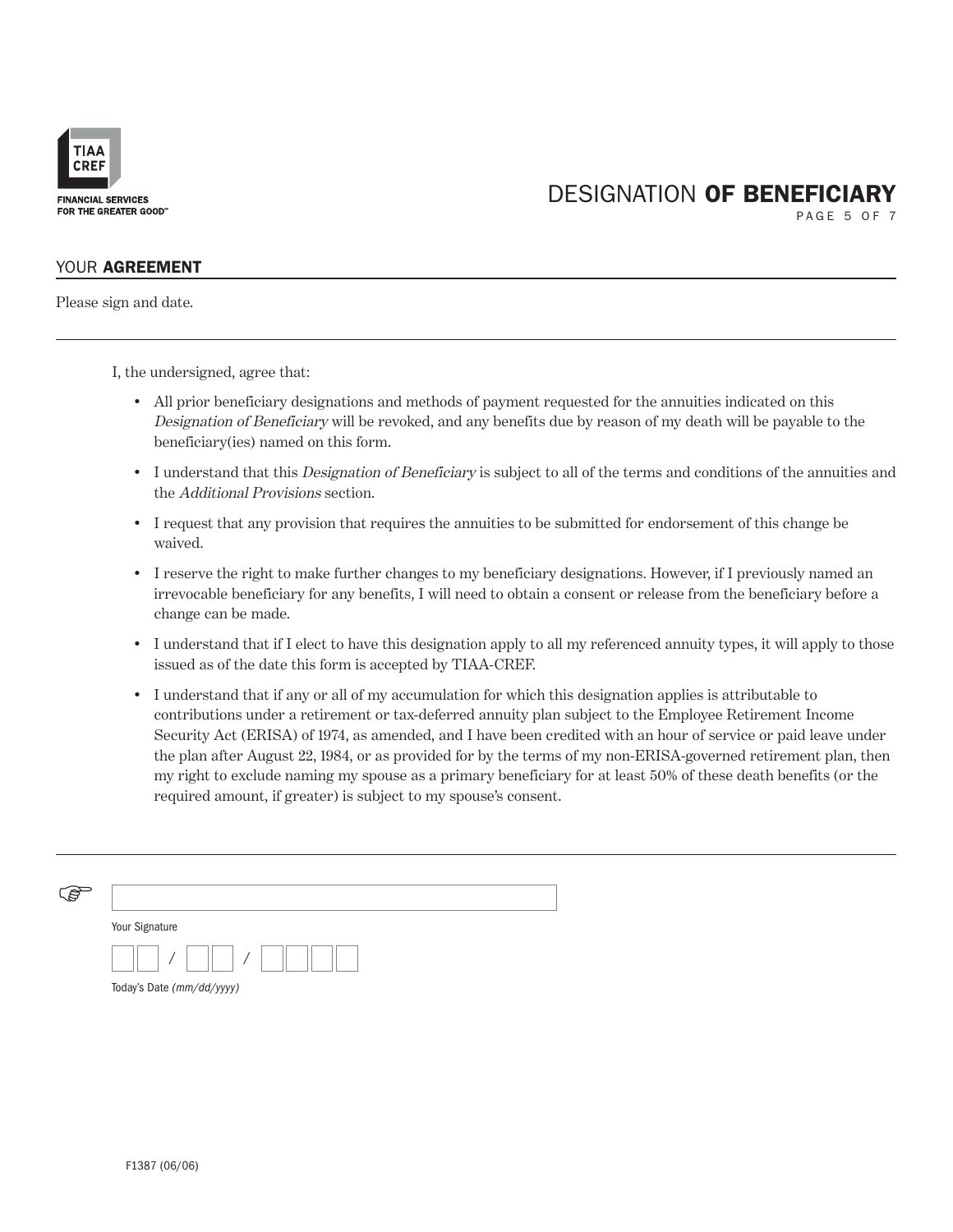

PAGE 6 OF 7

Complete only one of the following three sections. Only one is applicable.

### EXEMPTION FROM SPOUSAL RIGHTS TO SURVIVOR BENEFITS

Check the box and skip the Spouse's Waiver section if you are exempt as described on the cover page.

 $\mathbb{R}$  I am exempt from federal spousal rights to survivor benefits requirements.

### UNMARRIED DETERMINATION

Check the box if you are not married.

I am not married.

### SPOUSE'S WAIVER

If you named your spouse as a primary beneficiary for at least 50% (or the required amount, if greater) of the survivor benefits for the annuities indicated on this form, or you completed Exemption from Spousal Rights to Survivor Benefits or Unmarried **Determination**, skip this section. Otherwise, your spouse must read and sign this section. Your spouse's signature must be witnessed by either your employer's plan representative  $\overline{OR}$  a notary public, and the date of your spouse's signature on this waiver must be the same as, or later than, the date of your signature in the **Your Agreement** section. Your spouse signs where indicated **AND** your Employer's Plan Representative signs where also indicated **OR** After your spouse has signed, the notary public completes the appropriate section to notarize your spouse's signature.

Under federal law, or the terms of your spouse's non-ERISA-governed retirement plan, if your spouse (the annuity owner) dies before you, you may have the right to receive a qualified preretirement survivor death benefit of at least 50% (or the required amount, if greater) of the amount in the annuity(ies) indicated on this form that is (are) subject to the Employee Retirement Income Security Act of 1974 (ERISA), or the terms of your spouse's non-ERISA-governed retirement plan. In order for your spouse to name someone other than you as primary beneficiary for more than 50% (or the required amount, if greater) of the amount in the annuity(ies) covered by ERISA, or under the terms of your spouse's non-ERISA-governed retirement plan, you must provide your written consent to your spouse's "waiver" of your right to this qualified preretirement survivor death benefit.

If you consent to the waiver of your rights and your spouse (the annuity owner) should predecease you, you will not be entitled to a qualified preretirement survivor death benefit (prior to the time annuity income payments begin). Instead, benefits will be paid to the designated beneficiary(ies) listed on this form in accordance with the provisions of the annuity(ies) indicated on the Designation of Beneficiary. *continued on next page*